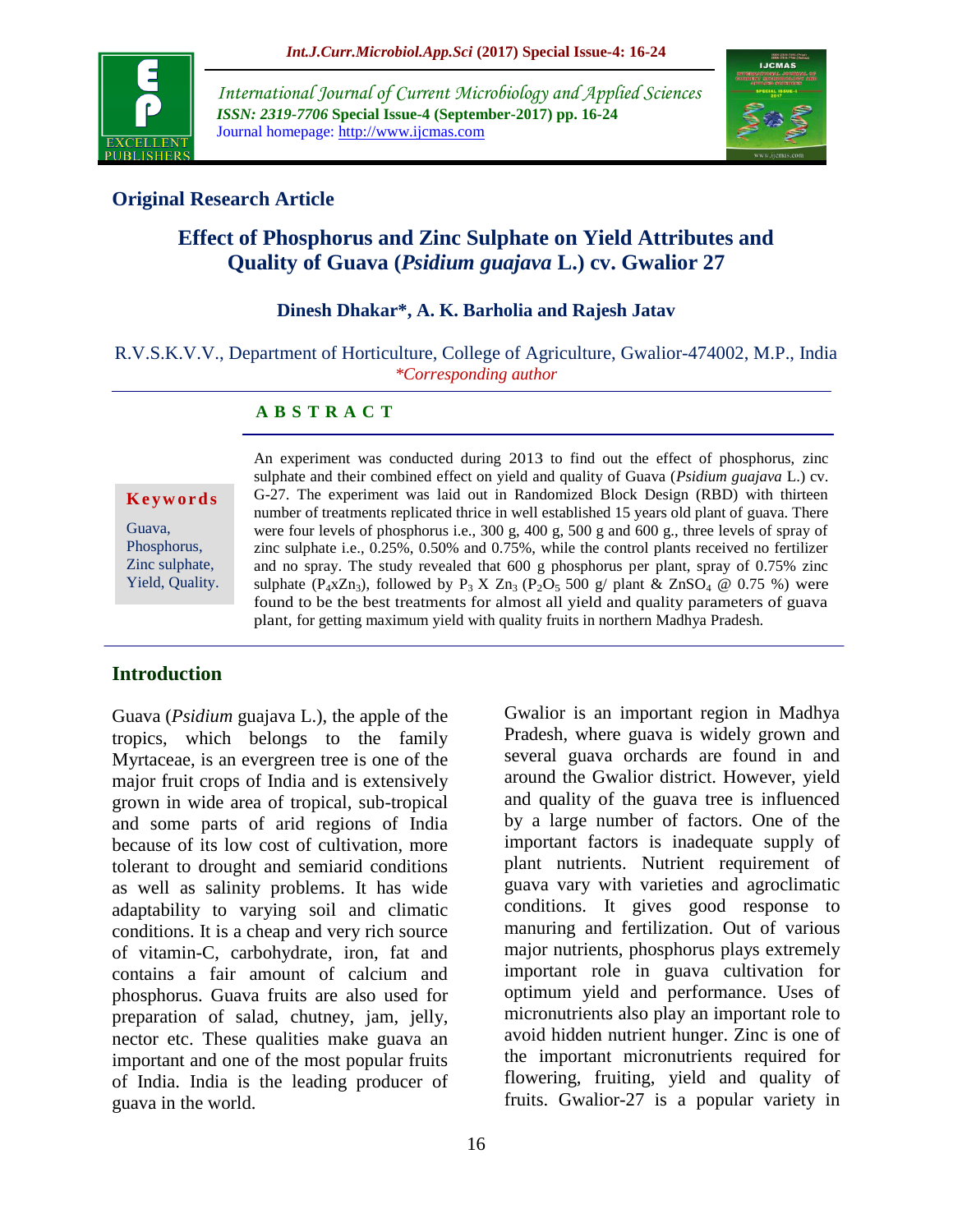northern Madhya Pradesh but nutritional requirement of this variety has not been standardized so for.

### **Materials and Methods**

The experiment was conducted at orchard of Department of horticulture, College of Agriculture, Rajmata Vijayaraje Scindia Krishi Vishwa Vidyalaya, Gwalior during the year 2013-14. The experiment was laid out in randomized block design with thirteen treatments including control replicated three times. The phosphorus was applied as basal dose prior to start of flowering in end of June, while single foliar spray of zinc sulphate was done after fruitset. The details of treatments are  $T_0$  (Control),  $T_1$ (Phosphorus @ 300 g + Zinc sulphate @ 0.25 %),  $T_2$  (Phosphorus @ 300 g + Zinc sulphate  $\omega$  0.50 %), T<sub>3</sub> (Phosphorus  $\omega$  300  $g$  + Zinc sulphate @ 0.75 %),  $T_4$ (Phosphorus  $\omega$  400 g + Zinc sulphate  $\omega$ 0.25 %),  $T_5$  (Phosphorus @ 400 g + Zinc sulphate @  $0.50\%$ ), T<sub>6</sub> (Phosphorus @ 400  $g$  + Zinc sulphate @ 0.75 %),  $T_7$ (Phosphorus  $\omega$  500 g + Zinc sulphate  $\omega$ 0.25 %),  $T_8$  (Phosphorus @ 500 g + Zinc sulphate  $\omega$  0.50 %), T<sub>9</sub> (Phosphorus  $\omega$  500  $g + Zinc$  sulphate @ 0.75 %) and  $T_{10}$ (Phosphorus  $\omega$  600 g + Zinc sulphate  $\omega$ 0.25 %),  $T_{11}$  (Phosphorus @ 600 g + Zinc sulphate @ 0.50 %),  $T_{12}$  (Phosphorus @ 600  $g + Zinc$  sulphate @ 0.75 %). The various observations recorded during the investigation were number of fruits per plant, weight of fruit (g), yield of fruit per plant (kg), yield per hectare (q), total soluble solid  $(^{0}Brix)$ , titrable acidity  $(^{0}_{0})$  and ascorbic acid (mg/100g).

# **Results and Discussion**

The data pertaining to various yield and quality parameters of the guava plant viz. number of fruits per plant, weight of fruit

(g), yield of fruit per plant (kg), yield per hectare (q), total soluble solid  $(^{0}Brix)$ , titrable acidity (%) and ascorbic acid (mg/100g) are given in [Table 1and 2].

# **Yield attributing characters**

# **Number of fruits per plant**

The perusal of data presented in table 1, revealed that the number of fruits per plant was significantly affected by the application of phosphorus over the other level of treatments. The mean maximum number of fruits per plant (205.11) was recorded under  $P_4$   $P_2O_5$  600 g/ plant, which was at par with the treatment  $P_2O_5$  500 g/ plant (204), while the minimum number of fruits per plant (194.66) was recorded under the treatment  $P_2O_5$  300 g/ plant respectively. The number of fruits per plant was significantly affected due to the spray of zinc sulphate over the other level of treatments. The mean maximum number of fruits per plant (208.33) was recorded under  $Zn_3$  (ZnSO<sub>4</sub>  $@$ 0.75 %), which was significantly superior to the other levels of ZnSO4, respectively, while the minimum number of fruits per plant (189.00) was recorded under the treatment ZnSo4 @ 0.25 %. The interaction effect of phosphorus and zinc sulphate on number of fruits per plant was significantly influenced by the different combinations. (Table 2). The maximum number of fruits per plant (211.00) was recorded under treatment combinations  $P_4$  x  $Zn_3$  (P<sub>2</sub>O<sub>5</sub> @ 600 g/ plant  $& \text{ZnSO}_4 \otimes 0.75$  %), while the minimum number of fruits per plant (176.67) under the treatment combination  $P_1$ x  $Zn_1$  (P2O5 @ 300 g/ plant &  $ZnSO_4$  @ 0.25 %) respectively.

# **Weight of fruit (g)**

The perusal of data presented in table 1 revealed that the weight of fruit was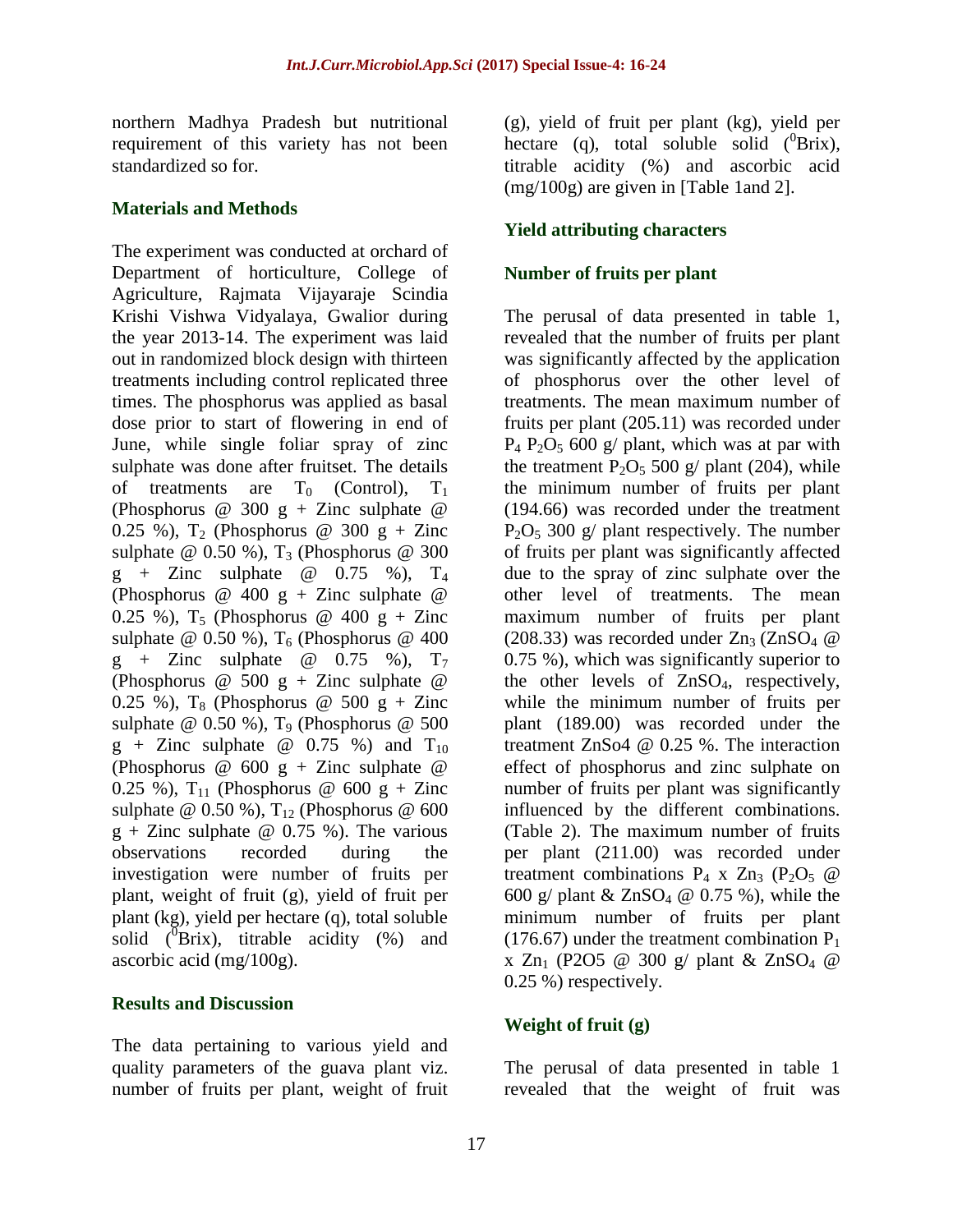significantly increased by the application of phosphorus over the other level of treatments. The mean maximum weight of fruit (198.46 g) was recorded under  $P_2O_5$ 600 g/ plant, the treatment  $P_3$  and  $P_2$  was also showed good result (195.60 and 192.81 g), while the minimum weight of fruit (188.13 g) was recorded under the treatment  $P_2O_5$  300 g/ plant respectively. The weight of fruit was significantly affected due to the spray of zinc sulphate over the other level of treatments. The mean maximum weight of fruit (209.06 g) was recorded under  $Zn_3$  $(ZnSO<sub>4</sub> \t@ 0.75 \t%),$  which was significantly superior to the other levels of ZnSO<sub>4</sub>, while the minimum weight of fruit (177.31 g) was recorded under the treatment ZnSo4 @ 0.25 %. The interaction effect of soil application of phosphorus and foliar application zinc sulphate on weight of fruit was significantly influenced by the different combinations. (Table 2). The maximum weight of fruit (211.66 g) was recorded under treatment combinations  $P_4$  x  $Zn_3$  ( $P_2O_5 \otimes 600$  g/ plant  $& \text{ZnSO}_4 \otimes 0.75 \text{ %}$ , which was at par with the treatment  $P_3$  x  $Zn_3$  ( $P_2O_5 \otimes 500$  g/ plant & ZnSO<sub>4</sub> @ 0.75 %) and P<sub>2</sub> x Zn<sub>3</sub> (P<sub>2</sub>O<sub>5</sub> @ 400 g/ plant & ZnSO<sup>4</sup> @ 0.75 %), (209.70 And 209.32 g, respectively), while the minimum weight of fruit (168.12 g) was recorded under the treatment combination  $P_1$ x  $Zn_1$  (P<sub>2</sub>O<sub>5</sub> @ 300 g/ plant & ZnSO<sub>4</sub> @  $0.25 \%$ ).

### **Yield of fruit per plant (kg)**

The perusal of data presented in table 1, revealed that the yield of fruits per plant was significantly increased by the application of phosphorus over the other level of treatments. The mean maximum yield of fruits per plant (40.77 kg) was recorded under  $P_2O_5$  600 g/ plant which was at par with the treatment  $P_3$  ( $P_2O_5$  500 g/ plant) (39.97 kg), while the minimum yield of fruits per plant (36.81 kg) was recorded

under the treatment  $P_2O_5$  300 g/ plant, respectively. The yield of fruits per plant was significantly affected due to the spray of zinc sulphate over the other level treatment. The mean maximum yield of fruits per plant  $(43.56 \text{ kg})$  was recorded under  $Zn_3$   $(ZnSO_4)$ @ 0.75 %), which was significantly superior to the other levels of  $ZnSO<sub>4</sub>$ , respectively. The treatment  $Zn_2$  (ZnSO<sub>4</sub>  $\omega$  0.50 %) was showed better result (39.74 kg), while the minimum yield of fruits per plant (33.57 kg) was recorded under the treatment ZnSo4 @ 0.25 %. The interaction effect of phosphorus and zinc sulphate on yield of fruits per plant was significantly influenced by the different combinations. (Table 2). The maximum yield of fruits per plant (44.69 kg) was recorded under treatment combinations  $P_4 x$  $Zn_3$  (P<sub>2</sub>O<sub>5</sub> @ 600 g/ plant & ZnSO<sub>4</sub> @ 0.75 %), which was at par with the treatment combinations  $P_3 x Zn_3 (P_2O_5 \omega 500 \text{ g/mol})$ & ZnSO<sub>4</sub> @ 0.75 %) and P<sub>2</sub> x Zn<sub>3</sub> (P<sub>2</sub>O<sub>5</sub> @ 400 g/ plant & ZnSO<sub>4</sub> @ 0.75 %) (44.04 and 43.33 kg, respectively), while the minimum yield of fruits per plant (29.70 kg) was obtained under the treatment combination  $P_1$ x  $Zn_1$  (P<sub>2</sub>O<sub>5</sub> @ 300 g/ plant &  $ZnSO_4$  @ 0.25 %), respectively.

### **Yield per hectare (q)**

The perusal of data presented in table 1, revealed that the yield per hectare was significantly influenced by the application of phosphorus over the other level of treatments. The mean maximum yield per hectare (113.33 q) was recorded under  $P_4$  $(P_2O_5 600 g/$  plant). The treatment  $P_3$  also showed better result (111.10 q), while the minimum yield per hectare (102.32 q) was recorded under the treatment  $P_2O_5$  300 g/ plant, respectively. The yield per hectare was significantly affected due to the spray of zinc sulphate over the other treatments. The mean maximum yield per hectare (121.09 q) was recorded under  $Zn_3$  (ZnSO<sub>4</sub>  $@$  0.75 %),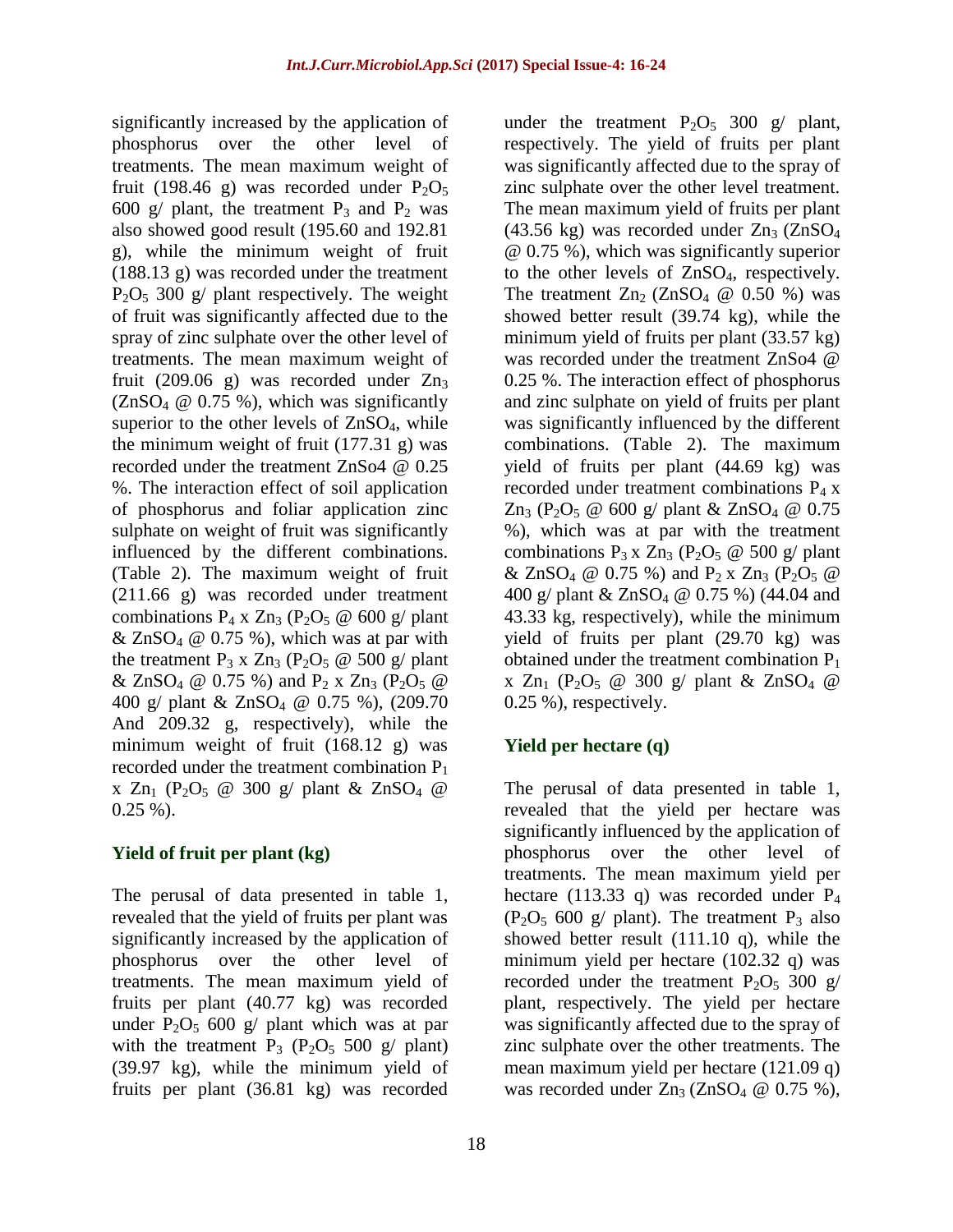which was significantly superior to the other levels of ZnSO4, while the minimum yield per hectare (93.31 q) was recorded under the treatment ZnSo4 @ 0.25 %. The interaction effect of phosphorus and zinc sulphate on yield per hectare was significantly influenced by the different combinations. (Table 2).

| Table.1 Effect of phosphorus and zinc sulphate on yield and quality parameters of guava |  |  |  |
|-----------------------------------------------------------------------------------------|--|--|--|
|-----------------------------------------------------------------------------------------|--|--|--|

| <b>Treatments</b>  | <b>Number</b><br>of fruits<br>per<br>plant) | Weight<br>of fruit<br>(g) | <b>Yield of</b><br>fruit per<br>plant<br>(kg) | <b>Yield</b><br>per<br>hectare<br><b>(q)</b> | <b>Total soluble</b><br>solid $(^0Brix)$ | <b>Titrable</b><br>acidity<br>$($ %) | <b>Ascorbic</b><br>acid<br>(mg/100g) |
|--------------------|---------------------------------------------|---------------------------|-----------------------------------------------|----------------------------------------------|------------------------------------------|--------------------------------------|--------------------------------------|
| Phosphorus         |                                             |                           |                                               |                                              |                                          |                                      |                                      |
| $P_1 300g/plant$   | 194.66                                      | 188.13                    | 36.81                                         | 102.32                                       | 9.61                                     | 0.69                                 | 148.61                               |
| $P_2$ 400g/plant   | 197.88                                      | 192.81                    | 38.28                                         | 106.43                                       | 10.15                                    | 0.69                                 | 150.37                               |
| $P_3$ 500g/plant   | 204.00                                      | 195.60                    | 39.97                                         | 111.10                                       | 10.45                                    | 0.68                                 | 152.16                               |
| $P_4 600g$ /plant  | 205.11                                      | 198.46                    | 40.77                                         | 113.33                                       | 10.54                                    | 0.68                                 | 152.60                               |
| S.Em.±             | 0.420                                       | 0.666                     | 0.157                                         | 0.437                                        | 0.310                                    | 0.012                                | 2.096                                |
| C.D. at 5%         | 1.22                                        | 1.937                     | 0.457                                         | 1.270                                        | <b>NS</b>                                | <b>NS</b>                            | <b>NS</b>                            |
| ZnSO <sub>4</sub>  |                                             |                           |                                               |                                              |                                          |                                      |                                      |
| $Z_1$ 0.25%/ plant | 189.00                                      | 177.31                    | 33.57                                         | 93.31                                        | 9.65                                     | 0.69                                 | 145.21                               |
| $Z_2$ 0.50% plant  | 203.91                                      | 194.88                    | 39.74                                         | 110.49                                       | 10.17                                    | 0.69                                 | 150.76                               |
| $Z_3$ 0.75% plant  | 208.33                                      | 209.06                    | 43.56                                         | 121.09                                       | 10.74                                    | 0.68                                 | 156.85                               |
| S.Em.±             | 0.363                                       | 0.577                     | 0.136                                         | 0.378                                        | 0.268                                    | 0.010                                | 1.815                                |
| C.D. at 5%         | 1.058                                       | 1.678                     | 0.396                                         | 1.099                                        | 0.771                                    | <b>NS</b>                            | 5.277                                |

# **Table.2** Interaction effect of phosphorus and zinc sulphate on yield and Quality parameters of guava

| Treatments |                   | <b>Number</b><br>of fruits<br>per<br>plant) | Weight<br>of fruit<br>(g) | <b>Yield of</b><br>fruit per<br>plant<br>(kg) | Yield<br>per<br>hectare<br><b>(q)</b> | <b>Total soluble</b><br>solid $(^0Brix)$ | <b>Titrable</b><br>acidity<br>(%) | <b>Ascorbic</b><br>acid<br>(mg/100g) |
|------------|-------------------|---------------------------------------------|---------------------------|-----------------------------------------------|---------------------------------------|------------------------------------------|-----------------------------------|--------------------------------------|
|            | Interaction (PXZ) |                                             |                           |                                               |                                       |                                          |                                   |                                      |
| $T_{(1)}$  | $P_1Z_1$          | 176.67                                      | 168.12                    | 29.70                                         | 82.57                                 | 8.50                                     | 0.71                              | 144.54                               |
| $T_{(2)}$  | $P_1Z_2$          | 202.66                                      | 190.20                    | 38.55                                         | 107.16                                | 9.92                                     | 0.70                              | 146.64                               |
| $T_{(3)}$  | $P_1Z_3$          | 204.66                                      | 206.06                    | 42.17                                         | 117.25                                | 10.42                                    | 0.67                              | 154.66                               |
| $T_{(4)}$  | $P_2Z_1$          | 185                                         | 175.00                    | 32.37                                         | 90.00                                 | 9.91                                     | 0.69                              | 144.81                               |
| $T_{(5)}$  | $P_2Z_2$          | 201.66                                      | 194.12                    | 39.15                                         | 108.83                                | 10.11                                    | 0.70                              | 149.64                               |
| $T_{(6)}$  | $P_2Z_3$          | 207.00                                      | 209.32                    | 43.33                                         | 120.45                                | 10.43                                    | 0.68                              | 156.66                               |
| $T_{(7)}$  | $P_3Z_1$          | 196                                         | 182.03                    | 35.68                                         | 99.18                                 | 10.08                                    | 0.68                              | 145.22                               |
| $T_{(8)}$  | $P_3Z_2$          | 206.00                                      | 195.07                    | 40.18                                         | 111.71                                | 10.27                                    | 0.68                              | 153.73                               |
| $T_{(9)}$  | $P_3Z_3$          | 210                                         | 209.70                    | 44.04                                         | 122.42                                | 11.01                                    | 0.69                              | 157.54                               |
| $T_{(10)}$ | $P_4Z_1$          | 198.33                                      | 184.08                    | 36.51                                         | 101.50                                | 10.12                                    | 0.69                              | 146.26                               |
| $T_{(11)}$ | $P_4Z_2$          | 205.33                                      | 200.16                    | 41.10                                         | 114.26                                | 10.38                                    | 0.67                              | 153.02                               |
| $T_{(12)}$ | $P_4Z_3$          | 211.66                                      | 211.15                    | 44.69                                         | 124.25                                | 11.11                                    | 0.67                              | 158.54                               |
| S.Em.±     |                   | 0.727                                       | 1.154                     | 0.272                                         | 0.757                                 | 0.536                                    | 0.021                             | 3.631                                |
| C.D. at 5% |                   | 2.116                                       | 3.356                     | 0.791                                         | 2.201                                 | <b>NS</b>                                | <b>NS</b>                         | <b>NS</b>                            |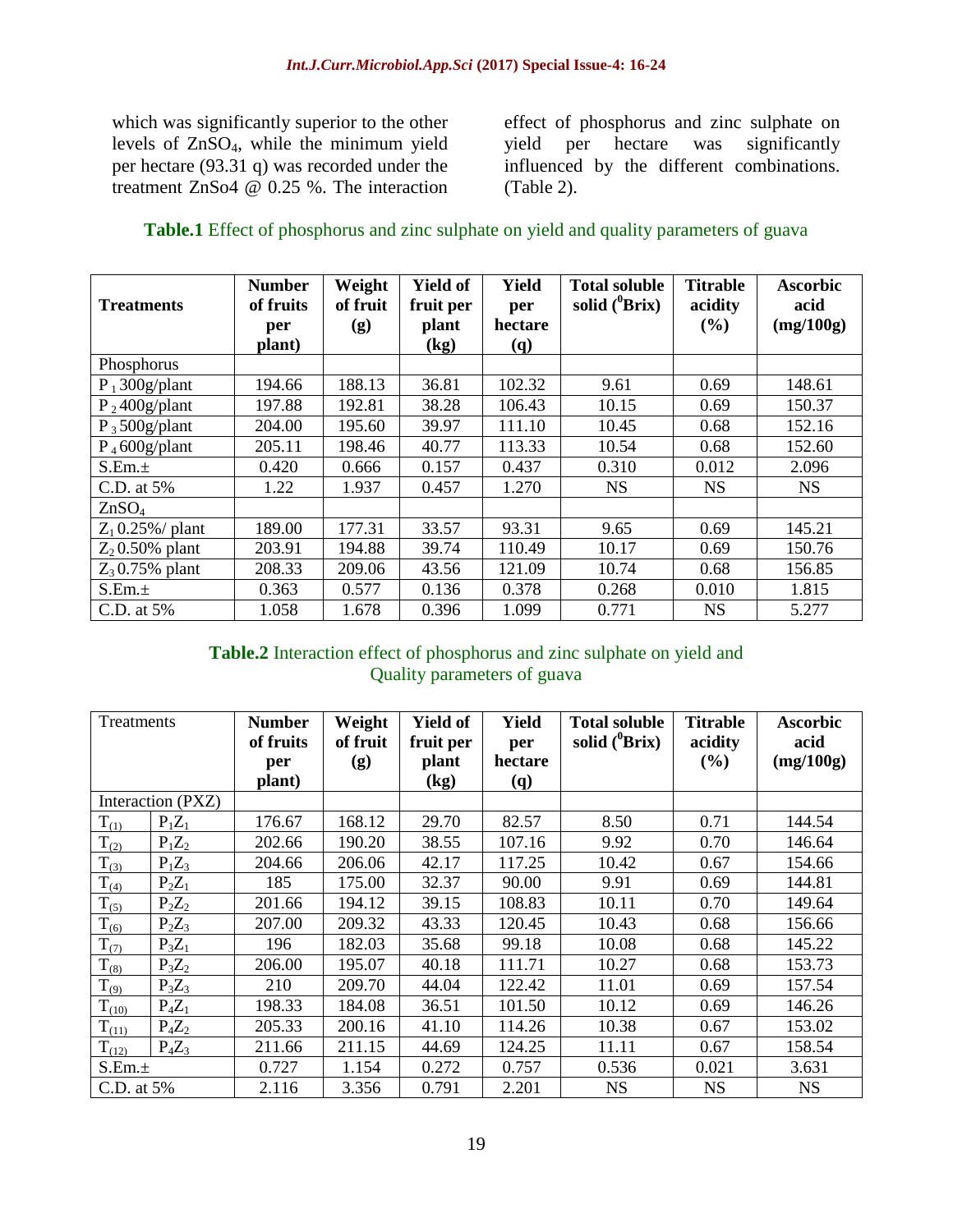The maximum yield per hectare (124.25 q) was recorded under treatment combinations  $P_4$  x Zn<sub>3</sub> (P<sub>2</sub>O<sub>5</sub> @ 600 g/ plant & ZnSO<sub>4</sub> @ 0.75 %), which was at par with the treatment combination  $P_3$  x  $Zn_3$  ( $P_2O_5$  @ 500 g/ plant & ZnSO<sub>4</sub> @ 0.75 %) 122.42 q respectively, while the minimum yield per hectare (82.57 q) under the treatment combination  $P_1$  x  $Zn_1$  $(P_2O_5 \tQ 300 \tQ \tD)$  plant & ZnSO<sub>4</sub>  $\tQ 0.25 \%$ ).

### **Quality parameters**

# **Total soluble solid (<sup>0</sup>Brix)**

The perusal of data presented in table 1, revealed that the TSS was not significantly affected by the application of phosphorus over the other level of treatments. The mean maximum TSS (10.74  $^{0}$ Brix) was recorded under  $P_2O_5$  600 g/ plant, while the minimum TSS  $(9.61 \text{ }^0$ Brix) was recorded under the treatment  $P_2O_5$  300 g/ plant respectively. The TSS was significantly affected due to the spray of zinc sulphate over the other treatment. The mean maximum TSS (10.54  $^{0}$ Brix) was recorded under Zn<sub>3</sub> (ZnSO<sub>4</sub> @ 0.75 %), which was significantly superior to the other levels of  $ZnSO<sub>4</sub>$  respectively, while the minimum TSS  $(9.65 \text{ }^{0}Brix)$  was recorded under the treatment ZnSo4 @ 0.25 %. The interaction effect of phosphorus and zinc sulphate on TSS was not significantly influenced by the different combinations. (Table 2). The maximum TSS  $(11.11 \text{ }^{0}Brix)$ was recorded under treatment combinations  $P_4$  x  $Zn_3$  (P<sub>2</sub>O<sub>5</sub> @ 600 g/ plant &  $ZnSO_4$  @ 0.75 %), while the minimum TSS (8.50  ${}^{0}$ Brix) under the treatment combination P<sub>1</sub> x  $Zn_1$  (P<sub>2</sub>O<sub>5</sub> @ 300 g/ plant & ZnSO<sub>4</sub> @ 0.25 %), respectively.

### **Titrable acidity (%)**

The perusal of data presented in table 1, revealed that the titrable acidity was not significantly affected by the application of phosphorus over the other level of treatment. The mean maximum titrable acidity (0.69 %) was recorded under  $P_2O_5$  400 g/ plant and  $P_2O_5$  300 g/ plant while the minimum titrable acidity (0.68 %) was recorded under the treatment  $P_2O_5$  600 g/ plant and  $P_2O_5$ 500 g/ plant, respectively. The titrable acidity was not significantly affected due to the spray of zinc sulphate over the other treatment. The mean maximum titrable acidity  $(0.69 \%)$  was recorded under  $Zn<sub>2</sub>$  $(ZnSO_4 \t\omega 0.50 \t\% )$  and  $Zn_1$  (ZnSO<sub>4</sub>  $\omega$  0.25 %), while the minimum titrable acidity (0.68 %) was recorded under the treatment ZnSo4 @ 0.75 %, respectively. The interaction effect of phosphorus and zinc sulphate on titrable acidity was not significantly influenced by the different combinations. (Table 2). The minimum titrable acidity (0.67 %) was recorded under treatment combinations  $P_1$  x  $Zn_3$  ( $P_2O_5 \otimes 300$  g/ plant & ZnSO<sub>4</sub> @ 0.75 %),  $P_4$  x Zn<sub>2</sub> ( $P_2O_5$  @ 600 gm/plant &  $ZnSO_4 \tQ 0.50 %$  and  $P_4 \tX Zn_1$  $(P_2O_5 \tQ 600 \t g/$  plant & ZnSO<sub>4</sub>  $\tQ 0.25 \%$ ), while the maximum titrable acidity  $(0.71\%)$ under the treatment combination  $P_1$  x  $Zn_1$  $(P_2O_5 \tQ 300 g / \text{plant} \& ZnSO_4 \tQ 0.25 \t%),$ respectively.

### **Ascorbic acid (mg/100g)**

The data presented in table 1, revealed that the ascorbic acid was not significantly increased by the application of phosphorus over the other level of treatments. The mean maximum ascorbic acid (152.60 mg/100 g) was recorded under  $P_2O_5$  600 g / plant, while the minimum ascorbic acid (148.61 mg/100 g) was recorded under the treatment  $P_2O_5$  300 g/ plant respectively. The ascorbic acid content was significantly affected due to the spray of zinc sulphate over the other treatments. The mean maximum ascorbic acid (156.85 mg/100 g) was recorded under  $Zn_3$  (ZnSO<sub>4</sub> @ 0.75 %), while the minimum ascorbic acid (145.21 mg/100 g) was recorded under the treatment  $ZnSo<sub>4</sub> @ 0.25$ % respectively. The interaction effect of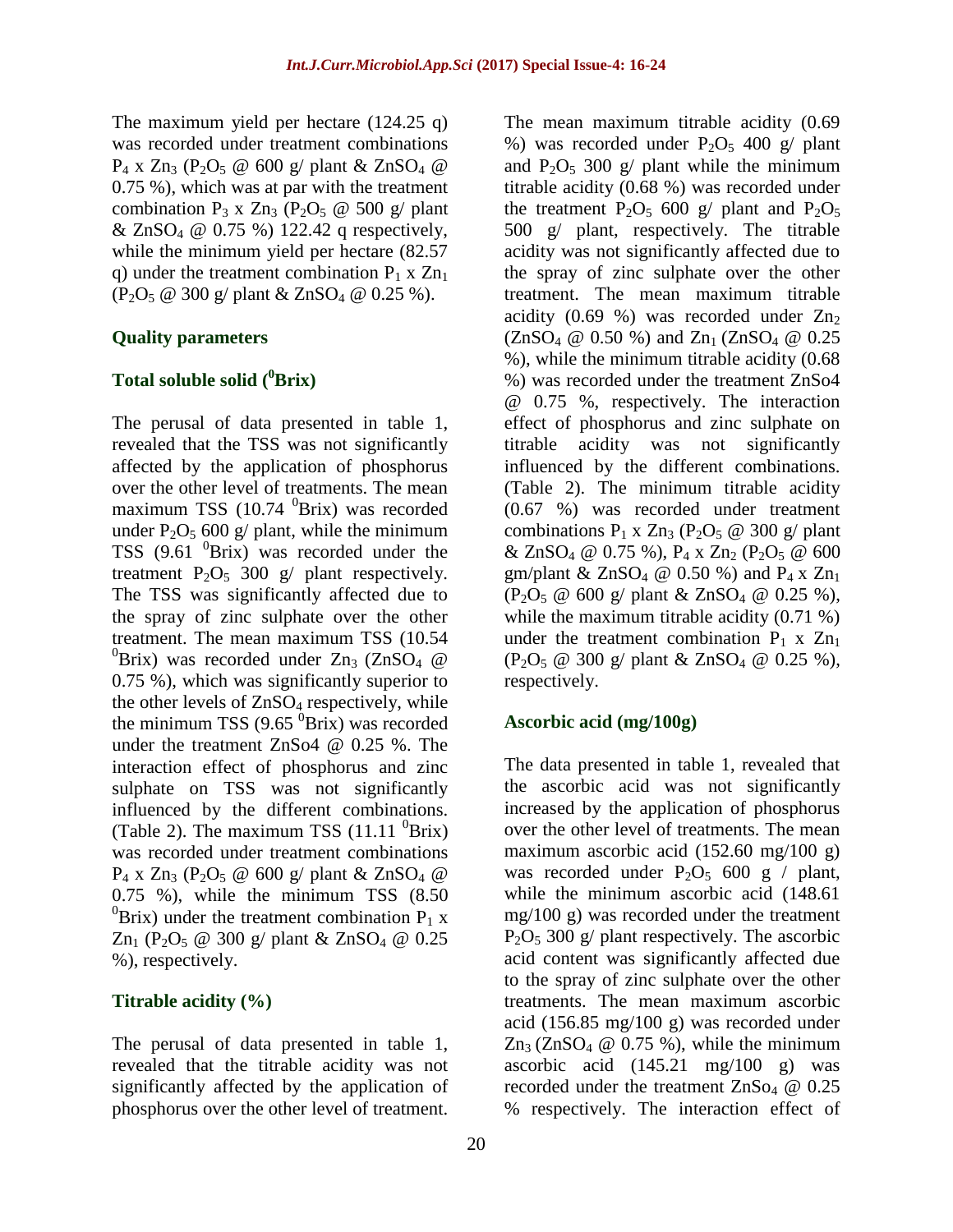phosphorus and zinc sulphate on ascorbic acid was not significantly influenced by the different combinations. (Table 2). The maximum ascorbic acid acidity (158.54 mg/100 g) was recorded under treatment combinations  $P_4$  x  $Zn_3$  ( $P_2O_5$  @ 600 g/ plant) while the minimum ascorbic acid (144.54 mg/100 g) under the treatment combination  $P_1$  x  $Zn_1$  ( $P_2O_5 \otimes 300$  g/ plant  $& \text{ZnSO}_4 \otimes 0.25 \%$ , respectively.

# **Effect of Phosphorus**

### **Yield attributing parameters**

The data pertaining various yield attributing parameters of the guava plant viz; number of fruits per plant, weight per fruit, yield of fruits per plant (kg) and yield per hactare were significantly improved by the soil application of phosphorus.

The maximum number of fruits per plant (205.11), weight per fruit (198.46 g), yield per plant (40.77 kg) and yield per hectare (113.33 q) were recorded under the treatment  $P_4$  ( $P_2O_5$  600 g/ plant), which were significantly superior to other levels of  $P_3$  $(P_2O_5 500 g/ plant)$ ,  $P_2 (P_2O_5 400 g/ plant)$ ,  $P_1$  ( $P_2O_5$  300 g/ plant), while, the minimum number of fruits per plant (194.66), weight per fruit (188.13 g), yield per plant (36.81 kg) and yield per hectare (102.32 q) noted under  $P_1$  (P<sub>2</sub>O<sub>5</sub> 300 g/ plant). These findings are in agreement with those reported by Chaplin and Westood, (1980).

# **Quality characters**

The chemical parameters of guava fruits were not significantly influenced by the soil application of phosphorus. The maximum TSS (10.54  $^{0}$ Brix), was recorded under P<sub>4</sub>  $(P_2O_5 600 g/$  plant) and minimum  $P_1 (P_2O_5$ 300 g/ plant), titrable acidity (0.69 %) were recorded under the treatment  $P_2$  ( $P_2O_5$  400 g/

plant) and  $P_1$  ( $P_2O_5$  300 g/ plant) and ascorbic acid content (152.60 mg/ 100 g), whereas, minimum TSS  $(9.61 \text{ }^{0}Brix)$  was recorded under  $P_1$  ( $P_2O_5$  300 g/ plant). The minimum titrable acidity (0.68 %) were recorded under the treatment  $P_3$  ( $P_2O_5$  500 g/ plant) and  $P_4$  ( $P_2O_5$  600 g/ plant). These findings are in agreement with those reported by Shuman, (1998) and Van den Driessche, (2002).

# **Effect of zinc sulphate**

# **Yield attributing parameters**

The data pertaining to various yield attributing parameters of the guava plant viz; fruit length, fruit width, number of fruits per plant, weight of fruit, yield of fruit per plant and yield per hectare were significantly increased by the various sprays of zinc sulphate. The increased fruit length (6.90 cm), fruit width (6.89 cm) and maximum number of fruits per plant (208.33), weight of fruit  $(209.06 \text{ g})$ , yield per plant  $(43.56 \text{ kg})$ and yield per hectare (121.09 q) were recorded under the treatment  $Zn_3$  (ZnSO<sub>4</sub>  $@$ 0.75 %), which were significantly superior to the other levels of Zn  $(ZnSO<sub>4</sub> \omega 0.25 \%$ ,  $ZnSO<sub>4</sub>$  @ 0.50%) whereas, the minimum number of fruits per plant (189.00), weight of fruit (177.31 g), yield per plant (33.57 kg) and yield per hectare (93.31q) were recorded under  $Zn_1$  (ZnSO<sub>4</sub>  $\omega$  0.25 %). The increase in fruit yield due to the increased growth and yield parameters may be due to the increased auxin production. Zinc acts as catalyst in the oxidation and reduction processes and is also of great importance in the sugar metabolism which might have improved the physical characters of guava fruit and thus increased the yield per tree. Heavier fruits under zinc treatment might be due to the high level of auxin in the various parts of the fruit maintained by zinc application. The role of Zn in production of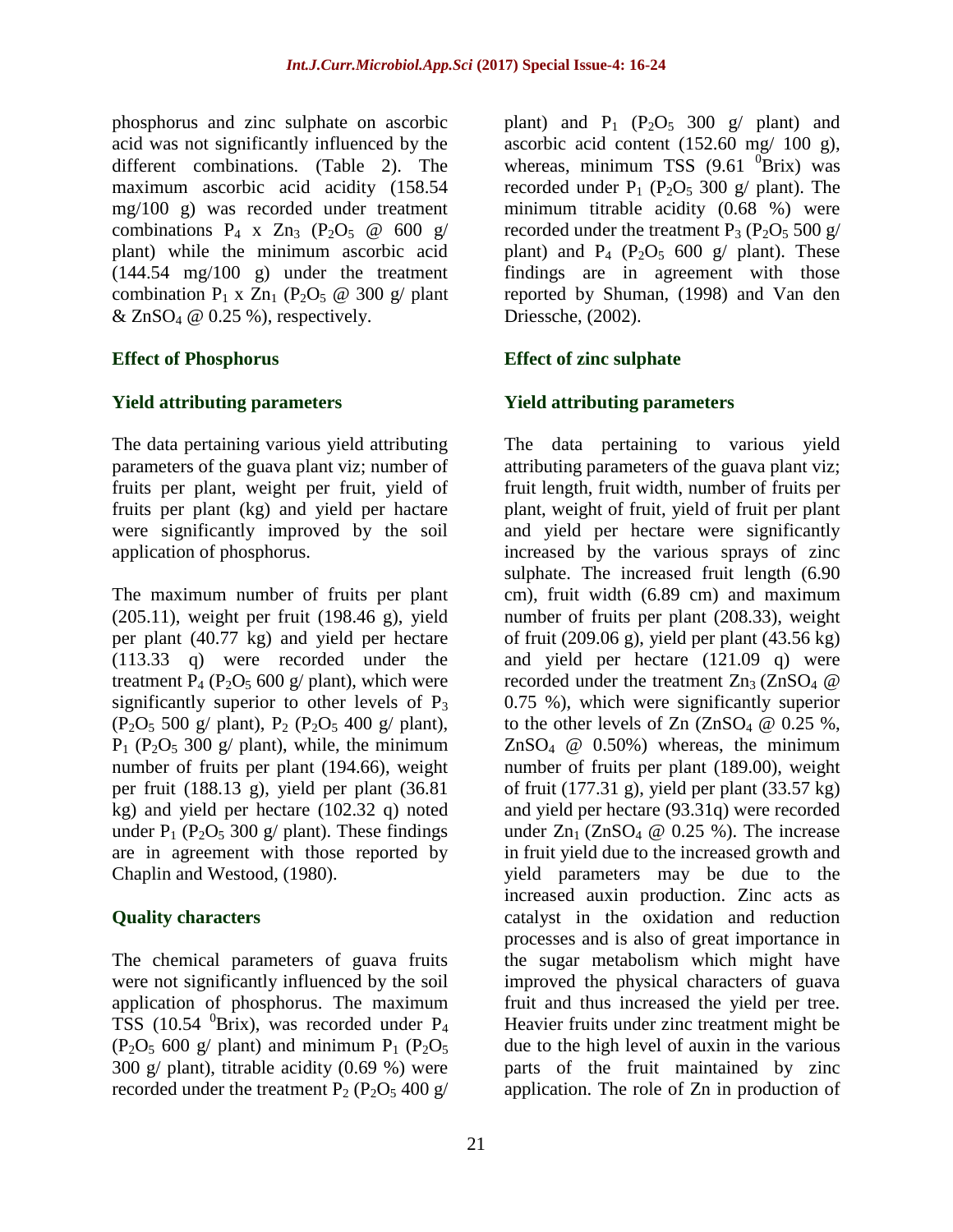auxins is well known. The increase in the fruit weight by zinc spray was due to the significant increase in the fruit width and length. The increase in the yield under the effect of zinc sprays might be due to the fact that zinc is universally claimed to be an essential micro nutrient and it is considered indispensable for the growth of all organisms (Arora & Singh, 1970 b). Mansour and Sied (1981) reported that foliar spray of zinc at 0.5 and 1.0 per cent concentrations increased fruit set, reduced pre-harvest abscission and increased yield; at picking time fruit characters were good. Effect of zinc spray on yield have earlier been also reported by Mansour and Sied (1981), Pandey *et al.,* (1988), Sharma *et al.,* (1991), Dahiya *et al.,* (1993), Kundu and Mitra (1999), Balakrishnan (2000), Balakrishnan (2001), Bhatia *et al.,* (2001), Meena *et al.,* (2005) and Tiwari and Shant (2010) in guava.

### **Quality characters**

The quality parameters of guava fruits were significantly improved by the spray of zinc sulphate. The maximum TSS  $(10.74 \text{ }^{0}Brix)$ was recorded under treatment  $Zn_3$  ( $ZnSO_4$ ) @ 0.75%), which were significantly superior to the other levels of  $Zn$  ( $ZnSO<sub>4</sub>$  @ 0.25%,  $ZnSO<sub>4</sub>$  @ 0.50%), while minimum TSS  $(9.65 \text{ }^{0}Brix)$ . The maximum titrable acidity (0.69 %) was recorded under the treatments Zn  $(ZnSO_4 \t\omega 0.25\% \t\& ZnSO_4 \t\omega 0.50\%),$ while the minimum was recorded under the treatment  $Zn_3$  ( $ZnSO_4$  @ 0.75%). The maximum ascorbic acid mg/ 100 g (156.85 g) was recorded under the treatments  $Zn_3$  $(ZnSO<sub>4</sub> \t@ 0.75 \t%),$  while the minimum was recorded under the treatment  $Zn_1$  (ZnSO<sub>4</sub>  $@$ 0.25 %). The enhanced physical growth parameters of guava fruits may be due to the fact that Zn acts as catalyst in the oxidation and reduction process and is also of great importance in sugar metabolism. The acid under the influence of zinc might have either

been fastly converted into sugars and their derivatives by the reactions, involving the reversal of glycolytic pathway or be used in respiration or both. Decrease in acidity due to zinc spray is in agreement with the observations of Rajput and Chand (1976). Singh and Chhonkar (1983) recorded significant increase in total soluble solids, reducing sugar and ascorbic acid content in 'Mrig-bahar' guava pulp with foliar spray of 0.4 per cent zinc sulphate solution over control. Increase in sugar by zinc might be due to the active enzymatic reaction like transformation of carbohydrates, activity of hexokinase and formation of cellulose. This present investigation finds support from Pandey *et al.,* (1988) and Prasad *et al.,* (2005) in guava.

### **Interaction effect of phosphorus and zinc sulphate**

### **Yield attributing Parameters**

The combined application of phosphorus and zinc sulphate showed great improvement in yield attributing characters of guava. The maximum number of fruit  $(211.66)$  was obtained under P<sub>4</sub> X Zn<sub>3</sub> (P<sub>2</sub>O<sub>5</sub>) 600 g/ plant &  $ZnSO_4 \t@ 0.75 %$  and minimum number of fruit (176.67) obtained with  $P_1$  X  $Zn_1$  ( $P_2O_5$  300 g/ plant &  $ZnSO_4$ @ 0.25 %). The higher weight per fruit  $(211.15 \text{ g})$ , yield per plant  $(44.69 \text{ kg})$  and yield per hectare (124.25 q) was noted under  $P_4$  X  $Zn_3$  ( $P_2O_5$  600 g/ plant &  $ZnSO_4$  @ 0.75 %) whereas, the minimum weight per fruit (168.12 g), yield per plant (29.70 kg) and yield per hectare (82.57 q) noticed under  $P_1$  X Zn<sub>1</sub> (P<sub>2</sub>O<sub>5</sub> 300 g/ plant & ZnSO<sub>4</sub> @  $0.25\%$ ).

### **Quality characters**

The chemical parameters of guava fruits were not significantly improved by the combined application of phosphorus and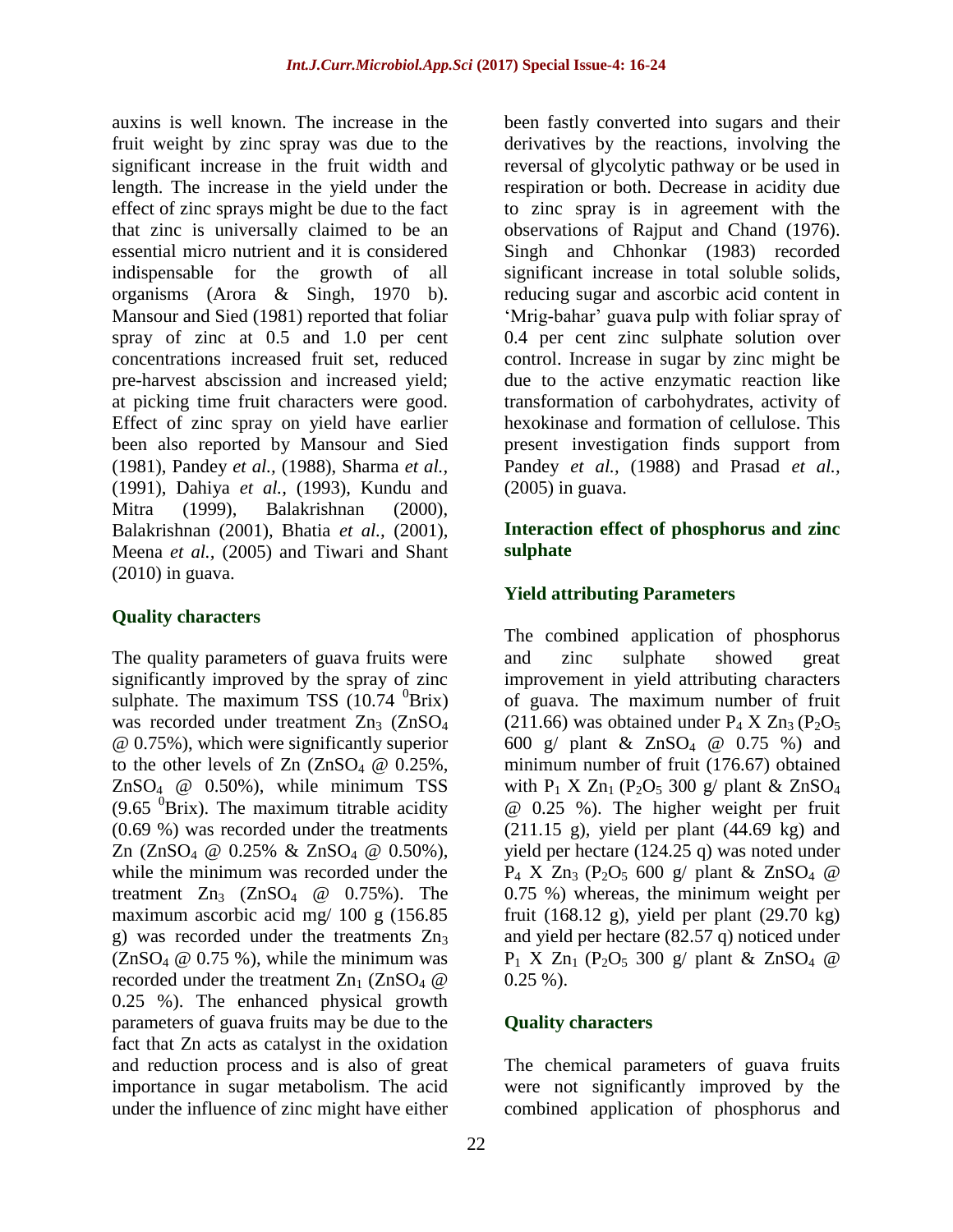zinc sulphate over the lower concentrations. The maximum TSS  $(11.11 \text{ }^{0}Brix)$  was found in treatment combination  $P_4$  X  $Zn_3$  (P<sub>2</sub>O<sub>5</sub>) 600 g/ plant  $& \text{ZnSO}_4 \text{ } @ 0.75 \text{ } \%$  and minimum (8.50  ${}^{0}$ Brix) was found in P<sub>1</sub> X  $Zn_1$  (P<sub>2</sub>O<sub>5</sub> 300 g/ plant & ZnSO<sub>4</sub> @ 0.25 %). The maximum titrable acidity (0.70) was found in treatment  $P_1$  X  $Zn_2$  ( $P_2O_5$  300 g/ plant &  $ZnSO_4 \t@ 0.50 \t%$  and  $P_2$  X  $Zn_2$  $(P_2O_5 400 \text{ g} / \text{plant} \& ZnSO_4 \& 0.50 \% )$ whereas the minimum (0.67 %) was in  $P_1 X$  $Zn_3$ ,  $P_4$  X  $Zn_2$  and  $P_4$  X  $Zn_3$ . The increase in T.S.S. under the influence of micronutrients might be due to hydrolysis of complex polysaccharides into simple sugars, synthesis of metabolites and rapid translocation of photosynthetic products and minerals from other parts of plant to developing fruits. Several workers observed similar results as, Ghosh (1986), Balakrishnan (2000) and Balakrishnan (2001) in guava.

It is concluded that soil application of phosphorus and foliar spray of zinc sulphate and their interaction had significantly improved the Yield and chemical parameters of guava. Individual spray of phosphorus i.e.  $P_4$  (P<sub>2</sub>O<sub>5</sub> 600 g/ plant) followed by P<sub>3</sub> (P<sub>2</sub>O<sub>5</sub>) 500 g/ plant), and individual spray of zinc sulphate i.e.  $Zn_3$   $(ZnSO_4 \quad \omega \quad 0.75 \quad \%)$ followed by  $Zn_2$  (ZnSO<sub>4</sub>  $@$  0.50 %) were found to be the best treatments for almost yield and quality parameters of guava plant. In the interaction effect of phosphorus and zinc sulphate, the treatment  $P_4$  X  $Zn_3$  ( $P_2O_5$ ) 600 g/ plant  $& \text{ZnSO}_4 \ @$  0.75 %) followed by  $P_3$  X  $Zn_3$  ( $P_2O_5$  500 g/ plant &  $ZnSO_4$  @ 0.75 %) were found to be the best treatments for almost yield and quality parameters of guava plant.

# **References**

Arora, J.S., and Singh, J.R. 1970b. Some effect of spray on zinc sulphate on

growth, yield and fruit quality of guava (*Psidium guajava* L.).J. Jap.Soc. Hort. Sci., 39 (3):207-211.

- Balakrishnan, K., 2000. Foliar spray of zinc, iron, boron and magnesium on vegetative growth, yield and quality of guava. *Ann. Plant Physiol.* 14 (2): 151-153.
- Balakrishnan, K., 2001. Effect of foliar application of micronutrients on guava. *Madras Agric. J*. 88 (4/6): 316- 317.
- Bhatia, S.K., Yadav, S., Ahlawat, V. P. and Dahiya, S.S. 2001. Effect of foliar application of nutrients on the yield and fruit quality of winter season guava cv. L-49. *Haryan J. Hort. Sci.* 30 (1&2): 6-7.
- Chaplin, M.H., and Westwood, M.N. 1980. Relationship of nutritional factors to fruit set, J.Plant Nut., 2: 477-505.
- Dahiya, S.S., Joon, M.S. and Daulta, B.S. 1993. Effect of foliar application of micronutrients on yield and quality of guava (*Psidium guajava* L.) cv. L-49. *Indian J Trop. Agric.* 11 (4): 284-286.
- Ghosh, S.N., 1986. Effect of magnesium, zinc and manganese on yield and fruit quality of guava cv. Lucknow-49. *South Indian Hort.* 34 (5): 327-330.
- Kundu, S., and Mitra, S.K. 1999. Response of guava to foliar spray of copper, boron and zinc. *Indian Agric.* 43 (1&2): 49-54.
- Mansour, N.M., and El Sied Z.A.H. 1981. Effect of zinc sulphate on set and yield of guava trees. *Agril. Res. Review.* 3: 119-134.
- Meena, R. P., Mohammed, S. and Lakhawat, S. S. 2005. Effect of foliar application of urea and zinc sulphate on fruit quality and yield of pruned guava trees (*Psidium guajava* L.) cv. 'Sardar' under high density planting system. *J. of Horticultural Sciences*. 11: 2, 90- 93.